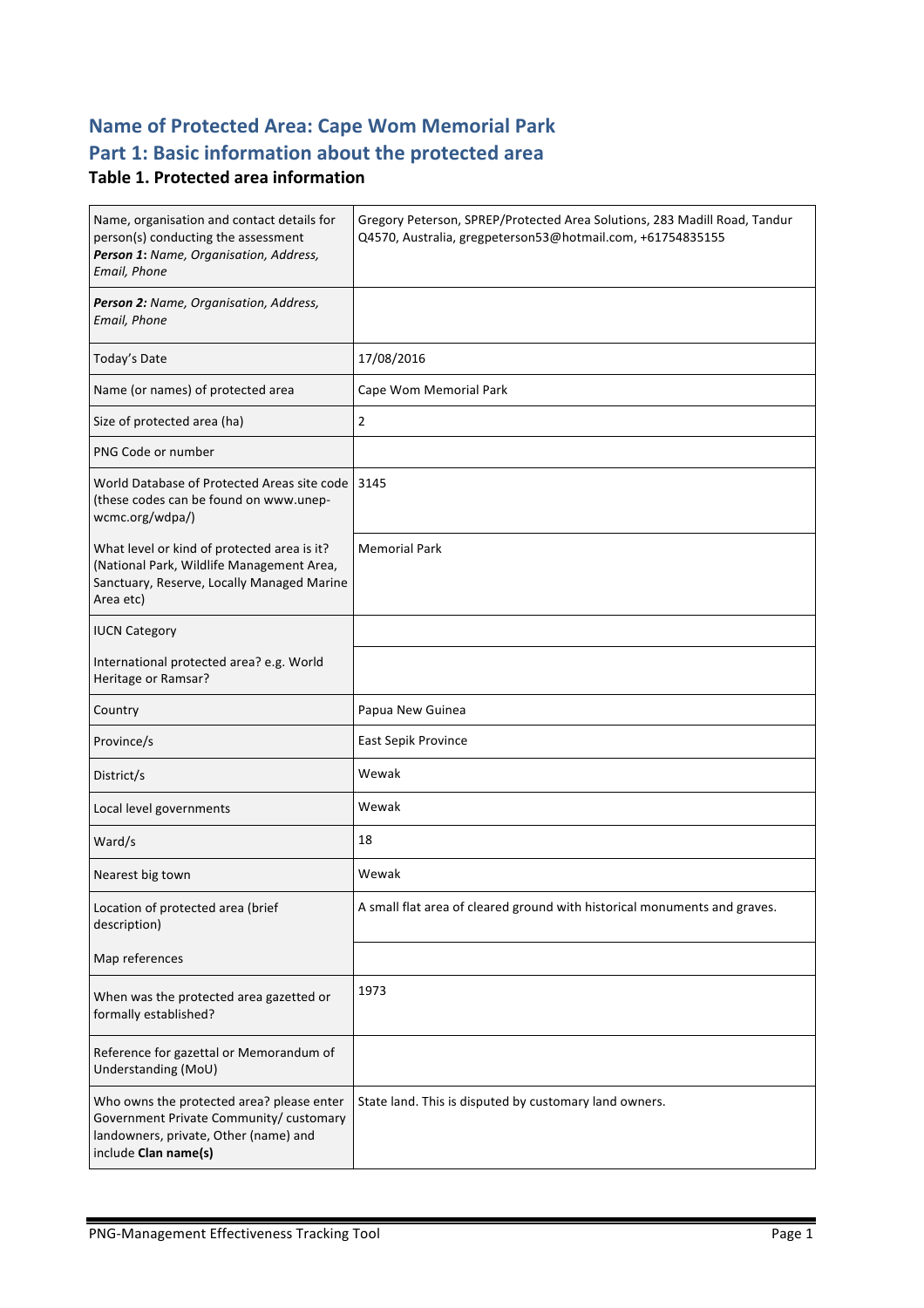| Number of households living in the<br>protected area                                                                                                                                                                                           | 0                                                                                                                                                                                      |
|------------------------------------------------------------------------------------------------------------------------------------------------------------------------------------------------------------------------------------------------|----------------------------------------------------------------------------------------------------------------------------------------------------------------------------------------|
| Population size within the protected area                                                                                                                                                                                                      | 0                                                                                                                                                                                      |
| Who manages the protected area? (e.g.<br>please enter government, customary<br>landowners [add clan names] management<br>committee [how many and what gender])                                                                                 | Clans are: Biyet, Charu, Mandan, Songwe. Protected area is managed by the<br>four clans on a fortnightly rotation.                                                                     |
| Total number of staff (this means anyone<br>working on the protected area in paid jobs -<br>whether NGOs, community, rangers or<br>customary landowners                                                                                        | There are approximately four workers on the ground at any one time                                                                                                                     |
| Temporary paid workers                                                                                                                                                                                                                         | K100 per fortnight for each worker                                                                                                                                                     |
| Permanent paid workers                                                                                                                                                                                                                         | K100 per fortnight now K150                                                                                                                                                            |
| Annual budget (US\$) - excluding staff salary<br>costs                                                                                                                                                                                         | There is an unknown budget                                                                                                                                                             |
| Operational (recurrent) funds                                                                                                                                                                                                                  | 0                                                                                                                                                                                      |
| Project or special funds                                                                                                                                                                                                                       | 0                                                                                                                                                                                      |
| Reason for park establishment                                                                                                                                                                                                                  | To mark the site of the surrender of Japanese forces in Papua New Guinea in<br>1945.                                                                                                   |
| What are the main values for which the area<br>is designated (Fill this out after data sheet 2)                                                                                                                                                | To commemorate and honour a significant historical event. To honour the<br>deaths of 56 Australian servicemen.                                                                         |
| List the primary protected area management<br>objectives (add lines if needed after the<br>most important objectives):<br>Management objective 1                                                                                               | Keep it clean.                                                                                                                                                                         |
| Management objective 2                                                                                                                                                                                                                         | Report any maintenance issues.                                                                                                                                                         |
| Management objective 3                                                                                                                                                                                                                         |                                                                                                                                                                                        |
| Number of people involved in answering the<br>assessment questions                                                                                                                                                                             | 4                                                                                                                                                                                      |
| Name/organisation/contact details of<br>people participating the assessment (Please<br>do not insert return/enter or dot points)                                                                                                               | Michael Sakar 73080275; Jeffery Kaitang 73297279; Lawrence Manang; James<br>Rorup 79056851. All from Cape Wom Memorial Park.                                                           |
| Customary landowners/other community;<br>CEPA, Other national government agency;<br>Provincial govt; local level govt; Protected<br>area staff (anyone working on the protected<br>area in paid jobs; NGO; Donors; External<br>experts; Others | Customary landowners.                                                                                                                                                                  |
| Please note if assessment was carried out in<br>association with a particular project, on<br>behalf of an organisation or donor.                                                                                                               | SPREP through the PNG Protected Area Assessment Project, which is a<br>component of the GEF Community-based Forest and Coastal Conservation and<br>Resource Management Project in PNG. |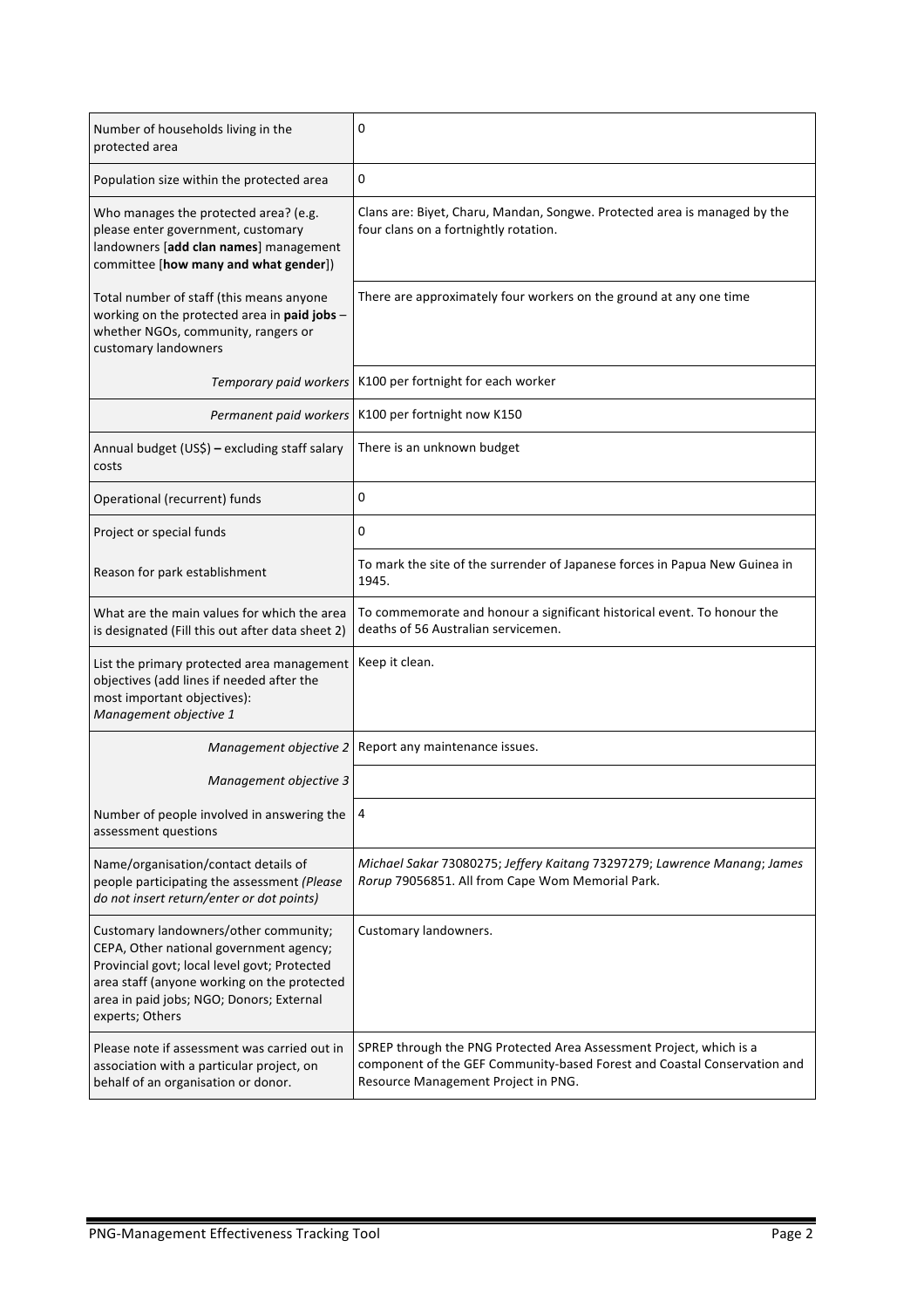## Part 2: What makes this protected area special and important?

The site has high historical significance as an historical monument commemorating the sacrifices of Australian servicemen during World War II. The memorial marks the spot where Japanese Lieutenant General Adachi signed the surrender documents and handed his sword to Australian Major General Robertson on 13 September 1945. A pyramidal cairn has a plaque outlining these details. Other plaques commemorate the acts of valour by Lieutenant Albert Chowne on 25 March 1945 and Private Edward Kenna on 15 May 1945, who were each awarded the Victoria Cross. The land was given to the government in colonial times, but the customary landowners want to resume control of the area.

### Table 2. Key values of the protected area

| No. | <b>Key values</b>                                                       | <b>Brief description</b>                                                                       | <b>Note if endangered species</b><br>or ecosystem (IUCN) |
|-----|-------------------------------------------------------------------------|------------------------------------------------------------------------------------------------|----------------------------------------------------------|
|     | Historical reminder of the<br>end of World War II conflict<br>in PNG    | This is the site of the surrender of Japanese forces<br>in Papua New Guinea in September 1945. |                                                          |
|     | Respecting and<br>acknowledging the deaths of<br>56 Australian soldiers | The Australian War Graves Commission provides<br>financial assistance in maintaining the site. |                                                          |

### **Table 3. Checklist of values/benefits**

#### Not important 0; Important 1; Very important 2; Don't know DK

| How important is the protected area for               | <b>Score</b>   | <b>Comment</b>                                     |
|-------------------------------------------------------|----------------|----------------------------------------------------|
| each of the listed values/benefits?                   | (0,1,2, DK)    |                                                    |
| Biodiversity - the presence of many<br>1.             | NA             |                                                    |
| different kinds of plants, animals and                |                |                                                    |
| ecosystems                                            |                |                                                    |
| 2. Presence of rare, threatened, or endangered        | <b>NA</b>      |                                                    |
| species (plants and animals)                          |                |                                                    |
| Ecosystems (e.g. wetlands, grasslands, coral<br>3.    | NA             |                                                    |
| reefs etc) that are rare because they have            |                |                                                    |
| been cleared or destroyed in other areas              |                |                                                    |
| 4. Protecting clean, fresh water                      | <b>NA</b>      |                                                    |
| Sustaining important species in big enough<br>5.      | <b>NA</b>      |                                                    |
| numbers that they are able to survive here            |                |                                                    |
| 6. Providing a source of employment for local         | $\mathbf{1}$   | Customary landowners receive wages for maintaining |
| communities now                                       |                | the park.                                          |
| 7. Providing resources for local subsistence          | <b>NA</b>      |                                                    |
| (food, building materials, medicines etc.)            |                |                                                    |
| 8. Providing community development                    | <b>NA</b>      |                                                    |
| opportunities through sustainable resource            |                |                                                    |
| use                                                   |                |                                                    |
| Religious or spiritual significance (e.g. tambu<br>9. | <b>NA</b>      |                                                    |
| places)                                               |                |                                                    |
| 10. Plant species of high social, cultural, or        | <b>NA</b>      |                                                    |
| economic importance                                   |                |                                                    |
| 11. Animal species of high social, cultural, or       | <b>NA</b>      |                                                    |
| economic importance                                   |                |                                                    |
| 12. Attractive scenery                                | <b>NA</b>      |                                                    |
| 13. Tourism now                                       | $\overline{2}$ |                                                    |
| 14. Potential value for tourism in the future         | $\overline{2}$ |                                                    |
| 15. Educational and/or scientific value               | $\mathbf{1}$   |                                                    |
| 16. Maintaining culture and tradition on              | <b>NA</b>      |                                                    |
| customary land and passing this on to future          |                |                                                    |
| generations                                           |                |                                                    |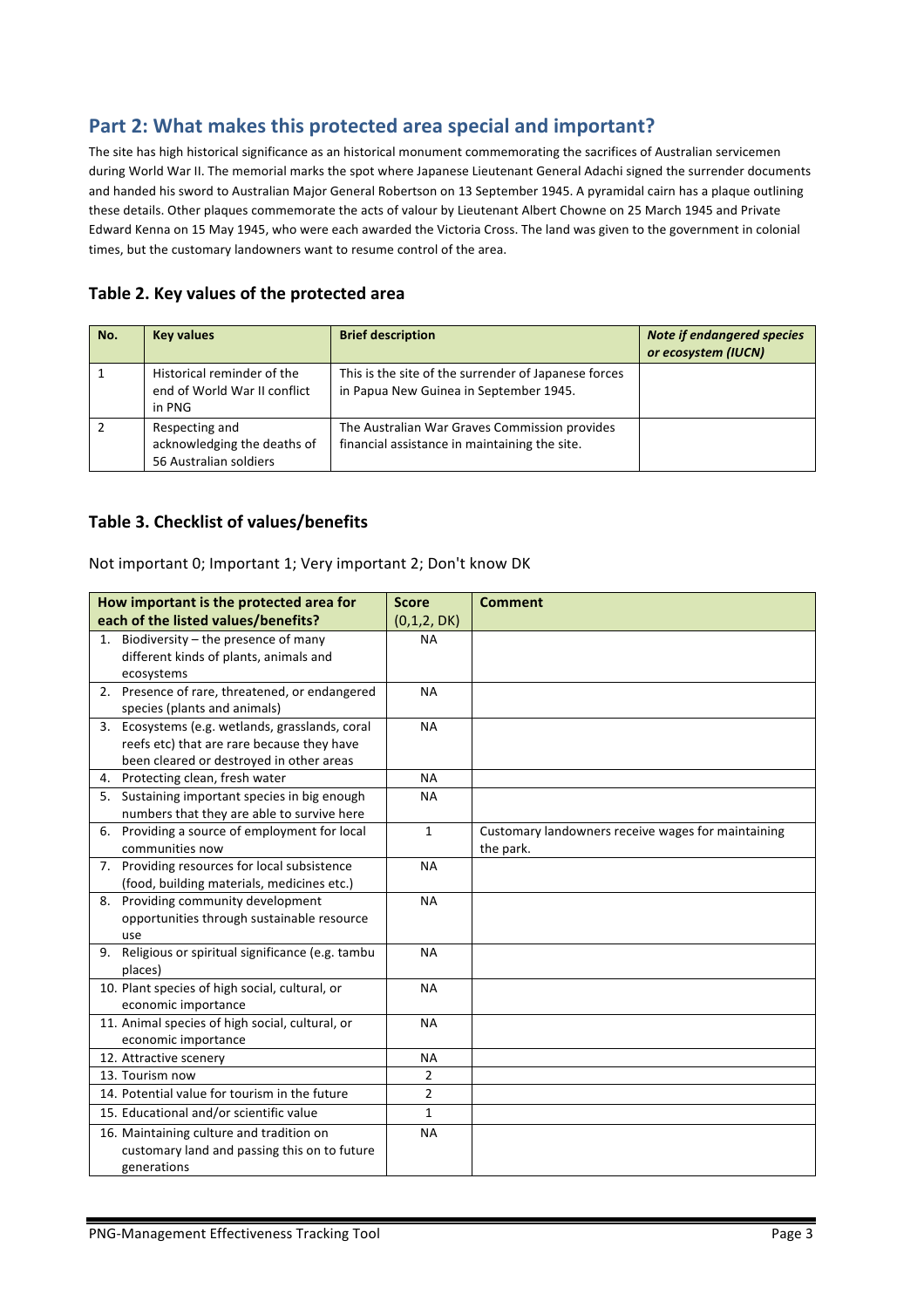## Part 3: What are the threats to the protected area?

# **Table 4: Threats to the protected area**<br>**H** High significance threats are seriously degrading va

- High significance threats are seriously degrading values. This means they are badly damaging some value -it might be a kind of animal or plant, or your traditional gardens
- **M** Medium threats are having some negative impact they are damaging values but not so badly
- **L** Low threats are present but not seriously damaging values<br>**0** N/A where the threat is not present in the protected area of
- **N/A** where the threat is not present in the protected area or where something is happening but is not threatening the values at all

| <b>Threat type</b>                     | <b>Score</b><br>(H, M, L, 0) | <b>Notes</b> |
|----------------------------------------|------------------------------|--------------|
| 1.1 Housing and settlement             | 0                            |              |
| 1.1a Population increase in the        | 0                            |              |
| protected area community               |                              |              |
| 1.2 Commercial and industrial areas    | 0                            |              |
| 1.3 Tourism and recreation             | 0                            |              |
| infrastructure                         |                              |              |
| 2.1 Customary land owner and           | $\mathbf 0$                  |              |
| community gardens and small crops      |                              |              |
| 2.1a Drug cultivation                  | 0                            |              |
| 2.1b Commercial plantations            | 0                            |              |
| 2.2 Wood and pulp plantations          | 0                            |              |
| 2.3 Livestock farming and grazing      | $\pmb{0}$                    |              |
| 2.4 Marine and freshwater              | $\Omega$                     |              |
| aquaculture                            |                              |              |
| 3.1 Oil and gas drilling               | $\pmb{0}$                    |              |
| 3.2 Mining and quarrying               | 0                            |              |
| 3.3 Energy generation                  | $\pmb{0}$                    |              |
| 4.1 Roads and railroads (include       | 0                            |              |
| road-killed animals)                   |                              |              |
| 4.2 Utility and service lines (e.g.    | $\Omega$                     |              |
| electricity cables, telephone lines)   |                              |              |
| 4.3 Shipping lanes                     | 0                            |              |
| 4.4 Flight paths                       | 0                            |              |
| 5.1 Hunting, killing and collecting    | $\Omega$                     |              |
| terrestrial animals (including killing |                              |              |
| of animals as a result of              |                              |              |
| human/wildlife conflict)               |                              |              |
| 5.2 Gathering terrestrial plants or    | $\mathbf{0}$                 |              |
| plant products (non-timber)            |                              |              |
| 5.3a Logging and wood harvesting       | 0                            |              |
| for local/customary use                |                              |              |
| 5.3b Logging and wood harvesting -     | $\mathbf 0$                  |              |
| commercial logging                     |                              |              |
| 5.4a Fishing, killing and harvesting   | $\Omega$                     |              |
| aquatic resources for                  |                              |              |
| local/customary use                    |                              |              |
| 5.4b Fishing, killing and harvesting   | 0                            |              |
| aquatic resources for commercial       |                              |              |
| use<br>6.1 Recreational activities and |                              |              |
| tourism                                | 0                            |              |
| 6.2 War, civil unrest and military     | 0                            |              |
| exercises                              |                              |              |
| 6.3 Research, education and other      | $\mathbf 0$                  |              |
| work-related activities in protected   |                              |              |
| areas                                  |                              |              |
| 6.4 Activities of protected area       | 0                            |              |
| managers (e.g. construction or         |                              |              |
| vehicle use)                           |                              |              |
|                                        |                              |              |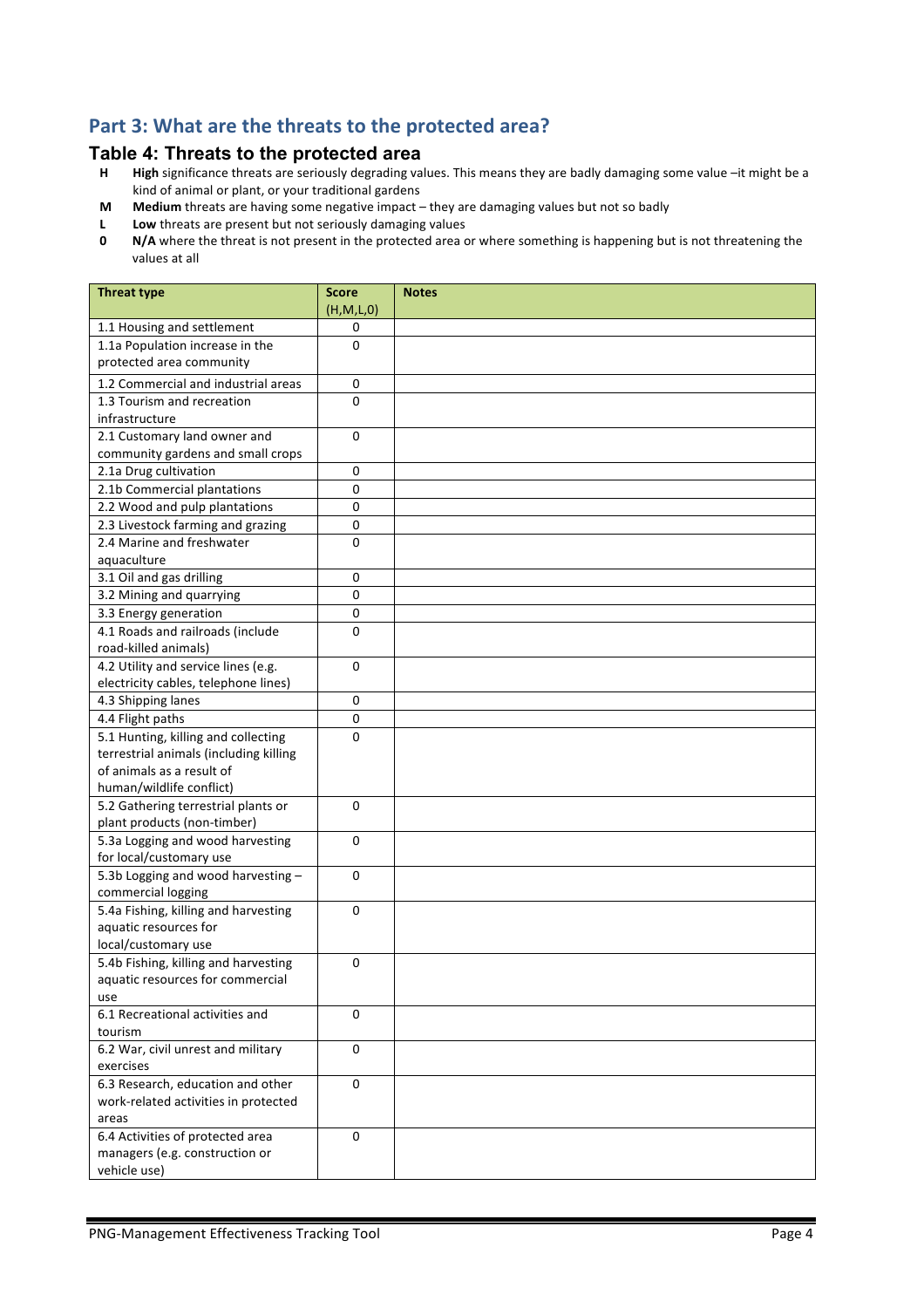| <b>Threat type</b>                       | <b>Score</b><br>(H,M,L,0) | <b>Notes</b>                                           |
|------------------------------------------|---------------------------|--------------------------------------------------------|
| 6.5 Deliberate vandalism, destructive    | н                         | Graffiti, damage to the memorial and damage to plants. |
| activities or threats to protected       |                           |                                                        |
| area staff and visitors                  |                           |                                                        |
| 7.1 Fire and fire suppression            | L                         |                                                        |
| (including arson)                        |                           |                                                        |
| 7.2 Dams, hydrological modification      | 0                         |                                                        |
| and water management/use                 |                           |                                                        |
| 7.3a Increased fragmentation within      | $\Omega$                  |                                                        |
| protected area                           |                           |                                                        |
| 7.3b Isolation from other natural        | $\Omega$                  |                                                        |
| habitat (e.g. deforestation)             |                           |                                                        |
| 7.3c Other 'edge effects' on park        | L                         | Trees falling down and damaging fences.                |
| values                                   |                           |                                                        |
| 7.3d Loss of keystone species (e.g.      | $\Omega$                  |                                                        |
| top predators, pollinators etc.)         |                           |                                                        |
| 8.1 Pest plants                          | L                         |                                                        |
| 8.1a Pest animals                        | L                         |                                                        |
| 8.1b Diseases such as fungus or          | $\Omega$                  |                                                        |
| viruses that make native plants or       |                           |                                                        |
| animals sick                             |                           |                                                        |
| 8.2 Introduced genetic material (e.g.    | 0                         |                                                        |
| genetically modified organisms)          |                           |                                                        |
| 9.1 Household sewage and urban           | 0                         |                                                        |
| waste water                              |                           |                                                        |
| 9.1a Sewage and waste water from         | 0                         |                                                        |
| protected area facilities                |                           |                                                        |
| 9.2 Industrial, mining and military      | $\mathbf{0}$              |                                                        |
| effluents                                |                           |                                                        |
| 9.3 Agricultural and forestry            | 0                         |                                                        |
| effluents (e.g. excess fertilizers or    |                           |                                                        |
| pesticides)                              |                           |                                                        |
| 9.4 Garbage and solid waste              | L                         |                                                        |
| 9.5 Air-borne pollutants                 | 0                         |                                                        |
| 9.6 Excess energy (e.g. heat             | 0                         |                                                        |
| pollution, lights etc.)                  |                           |                                                        |
| 10.1 Volcanoes                           | 0                         |                                                        |
| 10.2 Earthquakes/Tsunamis                | 0                         |                                                        |
| 10.3 Avalanches/Landslides               | 0                         |                                                        |
| 10.4 Erosion and siltation/              | 0                         |                                                        |
| deposition (e.g. shoreline or riverbed   |                           |                                                        |
| changes)                                 |                           |                                                        |
| 11.1 Habitat shifting and alteration     | 0                         |                                                        |
| 11.2 Droughts                            | $\pmb{0}$                 |                                                        |
| 11.3 Temperature extremes                | $\pmb{0}$                 |                                                        |
| 11.4 Storms and flooding                 | $\pmb{0}$                 |                                                        |
| 11.5 Coral bleaching                     | $\pmb{0}$                 |                                                        |
| 11.6 Intrusion by saltwater into         | 0                         |                                                        |
| gardens etc.                             |                           |                                                        |
| 11.7 Sea level rise                      | $\mathbf 0$               |                                                        |
| Other (please explain)                   |                           |                                                        |
| 12.1 Loss of cultural links, traditional | 0                         |                                                        |
| knowledge and/or management              |                           |                                                        |
| practices                                |                           |                                                        |
| 12.2 Natural deterioration of            | 0                         |                                                        |
| important cultural site values           |                           |                                                        |
| 12.3 Destruction of cultural heritage    | 0                         |                                                        |
| buildings, gardens, sites etc.           |                           |                                                        |
| Other (please explain)                   |                           |                                                        |
|                                          |                           |                                                        |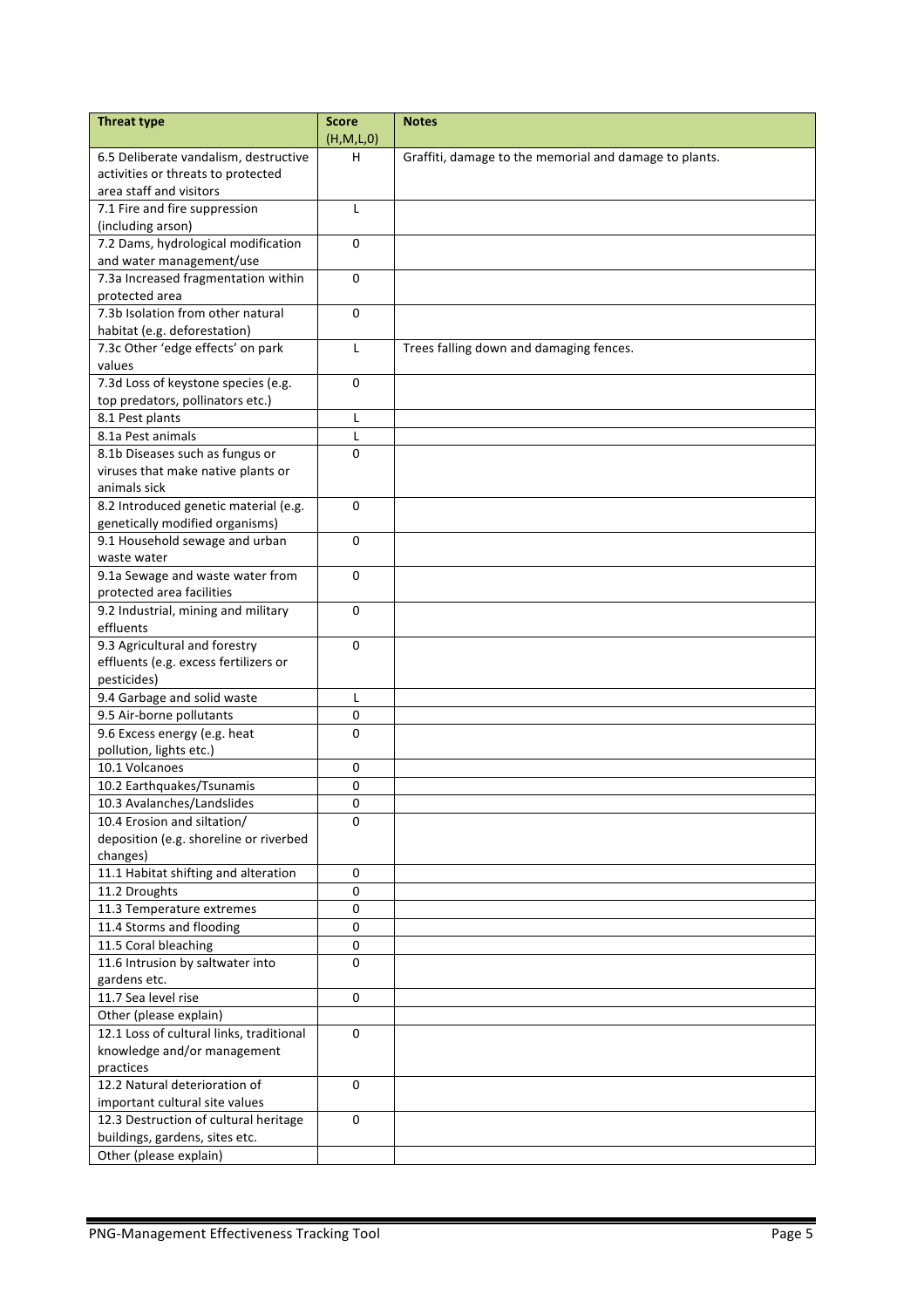### Table 5. Worst threats and ways forward

| <b>Threat</b> | <b>Threat</b>            | Threat number or | Nature of the threat, impact and how to reduce the impact. |
|---------------|--------------------------|------------------|------------------------------------------------------------|
| No.           | (Most significant first) | name             |                                                            |
|               | Vandalism                | 6.5              | Education and public awareness program. Security presence. |
|               | Trees falling down       | 7.3              | Controlled felling of problem trees                        |

# Part 4: What is the management like in the protected area?

| Table 6. Management effectiveness scores, comments, next steps |  |  |  |
|----------------------------------------------------------------|--|--|--|
|----------------------------------------------------------------|--|--|--|

| <b>Issue</b>                                       | <b>Score</b><br>(0,1,2,3, NA) | <b>Comment</b>                                                                                                                                                                                                                                                                                                               | <b>Next steps</b>                                                                                                                                        |
|----------------------------------------------------|-------------------------------|------------------------------------------------------------------------------------------------------------------------------------------------------------------------------------------------------------------------------------------------------------------------------------------------------------------------------|----------------------------------------------------------------------------------------------------------------------------------------------------------|
| 1a. Legal status                                   | 3                             | Legally gazetted.                                                                                                                                                                                                                                                                                                            | Consultation with relevant<br>stakeholders is needed to clarify<br>the status of this protected area<br>under the proposed PNG<br>Protected Area policy. |
| 1b. Legal status                                   |                               |                                                                                                                                                                                                                                                                                                                              |                                                                                                                                                          |
| 2a. Protected area regulations                     | $\mathbf{1}$                  | There are agreements concerning the<br>role of the Australian government in<br>managing the site. The traditional<br>owners have no traditional rules<br>relating to the site.                                                                                                                                               | Clarify the role of the state and<br>that of the customary<br>landowners.                                                                                |
| 2b. Protected area regulations                     |                               |                                                                                                                                                                                                                                                                                                                              |                                                                                                                                                          |
| 3. Law enforcement                                 | $\overline{2}$                | The Australian Government provides<br>funding to maintain the site and<br>customary landowners are employed<br>to perform this role. This close<br>management assists in protecting the<br>values for which the site was<br>dedicated. However, issues do arise<br>and the supervisor has no authority<br>to deal with them. |                                                                                                                                                          |
| 4. Protected area objectives                       | 3                             |                                                                                                                                                                                                                                                                                                                              |                                                                                                                                                          |
| 5. Protected area design                           | 3                             |                                                                                                                                                                                                                                                                                                                              |                                                                                                                                                          |
| 6. Protected area boundaries                       | 3                             |                                                                                                                                                                                                                                                                                                                              |                                                                                                                                                          |
| 7. Management plan                                 | 0                             |                                                                                                                                                                                                                                                                                                                              |                                                                                                                                                          |
| 7a. Planning process                               | 0                             |                                                                                                                                                                                                                                                                                                                              |                                                                                                                                                          |
| 7b. Planning process                               | 0                             |                                                                                                                                                                                                                                                                                                                              |                                                                                                                                                          |
| 7c. Planning process                               | 0                             |                                                                                                                                                                                                                                                                                                                              |                                                                                                                                                          |
| 8. Regular work plan                               | $\overline{2}$                | Checklist exists that is regularly filled<br>in and sent to the contractor. There is<br>regular maintenance.                                                                                                                                                                                                                 |                                                                                                                                                          |
| 9. Resource inventory                              | $\overline{2}$                | There is sufficient information for the<br>visitors that come to the site. There is<br>a web page with information.                                                                                                                                                                                                          |                                                                                                                                                          |
| 10. Protection systems                             | 0                             |                                                                                                                                                                                                                                                                                                                              |                                                                                                                                                          |
| 11. Research and monitoring                        | 0                             |                                                                                                                                                                                                                                                                                                                              |                                                                                                                                                          |
| 12. Resource management                            | $\overline{2}$                | It is built on an airfield and is close to<br>the coast and there may be some<br>problems from this.                                                                                                                                                                                                                         |                                                                                                                                                          |
| 13a. Staff numbers                                 | 3                             |                                                                                                                                                                                                                                                                                                                              |                                                                                                                                                          |
| 13b. Other people working on<br>the protected area | 3                             | For special occasions the larger<br>community help to clean up.                                                                                                                                                                                                                                                              |                                                                                                                                                          |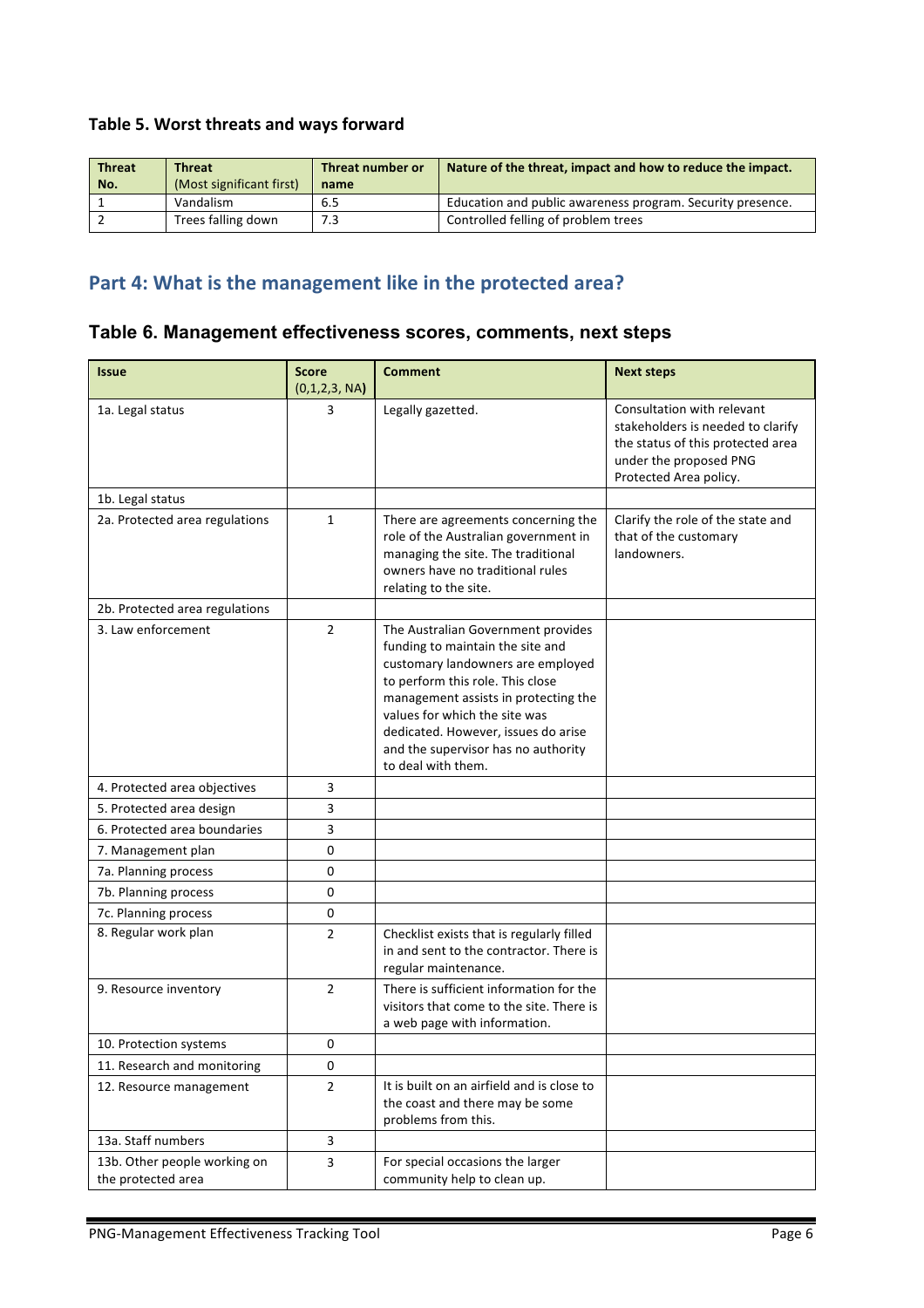| <b>Issue</b>                                          | <b>Score</b><br>(0,1,2,3, NA) | <b>Comment</b>                                                                                                                                                                                                                                                              | <b>Next steps</b>                                                          |
|-------------------------------------------------------|-------------------------------|-----------------------------------------------------------------------------------------------------------------------------------------------------------------------------------------------------------------------------------------------------------------------------|----------------------------------------------------------------------------|
| 14. Training and skills                               | 1                             | Training in plant management and<br>lawn mower repair and maintenance.                                                                                                                                                                                                      |                                                                            |
| 15. Current budget                                    | 3                             | The budget to manage the site is<br>provided by the Australian<br>Government.                                                                                                                                                                                               |                                                                            |
| 16. Security of budget                                | 3                             | There is long term security in the<br>provision of the budget.                                                                                                                                                                                                              |                                                                            |
| 17. Management of budget                              | 3                             |                                                                                                                                                                                                                                                                             |                                                                            |
| 18. Equipment                                         | 1                             |                                                                                                                                                                                                                                                                             | Need 2 more lawnmowers, brush<br>cutters, dump truck to remove<br>rubbish. |
| 19. Maintenance of equipment                          | $\Omega$                      | No budget to undertake repairs.<br>Must contact contractor to get<br>money.                                                                                                                                                                                                 |                                                                            |
| 20. Education and awareness                           | $\mathbf{1}$                  | There is some information about the<br>historical significance of the site.                                                                                                                                                                                                 |                                                                            |
| 21. Planning for land use or<br>marine activities     | $\Omega$                      |                                                                                                                                                                                                                                                                             |                                                                            |
| 22. State and commercial<br>neighbours                | 0                             |                                                                                                                                                                                                                                                                             |                                                                            |
| 23. Indigenous people/<br><b>Customary landowners</b> | $\mathbf 0$                   |                                                                                                                                                                                                                                                                             |                                                                            |
| 24a. Impact on communities                            | 0                             |                                                                                                                                                                                                                                                                             |                                                                            |
| 24b. Impact on communities                            | 0                             |                                                                                                                                                                                                                                                                             |                                                                            |
| 24c. Impact on communities                            | 0                             |                                                                                                                                                                                                                                                                             |                                                                            |
| 25. Economic benefit                                  | $\overline{2}$                | Each temporary worker gets paid<br>K100 for two weeks of full-time work.                                                                                                                                                                                                    |                                                                            |
| 26. Monitoring and evaluation                         | $\mathbf{1}$                  | Occasional and ad hoc visits from<br><b>Australian War Graves Commission</b><br>and the contractor and district and<br>provincial governments.                                                                                                                              |                                                                            |
| 27. Visitor facilities                                | 0                             | No facilities. However, on special<br>days like Remembrance Day and the<br>anniversary of the signing of peace, a<br>temporary bush material shelter is<br>constructed. When big cruise ships<br>are in port, local villagers perform<br>dances and sell traditional items. |                                                                            |
| 28. Commercial tourism<br>operators                   | $\overline{2}$                | There are some links to the cruise<br>ship industry.                                                                                                                                                                                                                        |                                                                            |
| 29. Fees                                              | <b>NA</b>                     |                                                                                                                                                                                                                                                                             |                                                                            |
| 30. Condition of values                               | $\overline{2}$                |                                                                                                                                                                                                                                                                             |                                                                            |
| 30a.Condition of values                               | 0                             |                                                                                                                                                                                                                                                                             |                                                                            |
| 30b. Condition of values                              | 0                             | Lack of relationship to our military<br>heritage values.                                                                                                                                                                                                                    |                                                                            |
| 30c. Condition of values                              | $\mathbf{1}$                  |                                                                                                                                                                                                                                                                             |                                                                            |